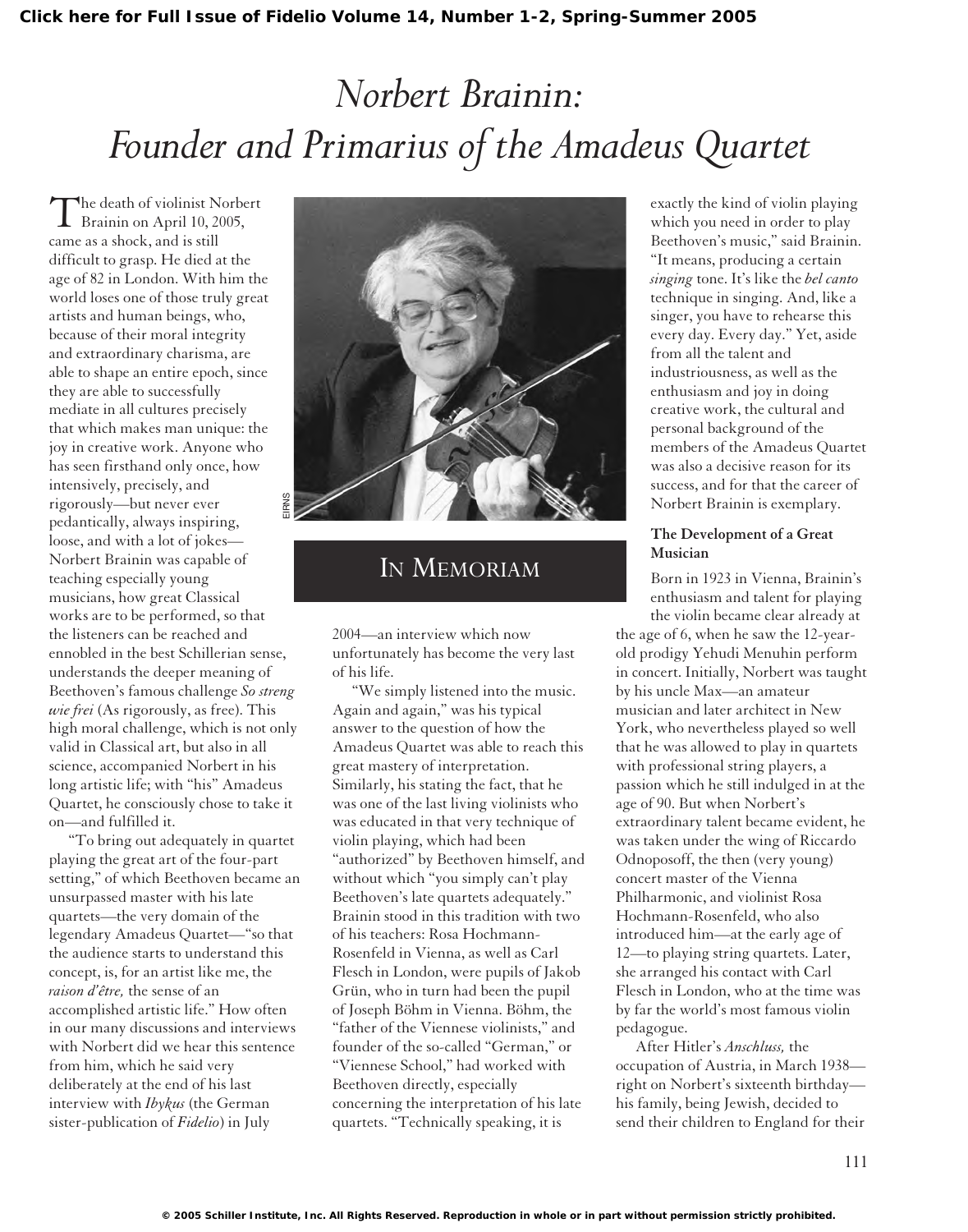safety. Flesch accepted Norbert as a pupil and everything seemed to develop "normally," until World War II ended his studies with Flesch. When the Nazis started to bomb England, Flesch fled from London to the Dutch harbor of Rotterdam, which was later largely destroyed in a terrible bombardment.

In London, Norbert initially continued his studies with Flesch's assistant Max Rostal, but as an "enemy alien," he soon was put into an internment camp, where he met Peter Schidlof, who was also a young Jewish refugee from Vienna who played the violin. Through joint performances of Mendelssohn's Violin Concerto in the camp (Schidlof playing the solo part, Brainin "the orchestra"), the two boys became inseparable friends—for life. When Brainin was able to resume his studies with Rostal, his teacher announced that he was ready to teach two Jewish violin students without any means—Peter Schidlof and Siegmund Nissel, who had also emigrated from Vienna—for free. Three of the future members of the Amadeus Quartet became close friends because of their joint fate as refugees and their life in the internment camp; artistically, they became close later in Max Rostal's chamber orchestra, and while playing string quartets together. In addition, there was another challenge to be mastered: the duty to undertake "warrelated activity." Up to eight hours' work in an armament factory, and about four hours studying the violin that was the typical wartime "day of study" for these future outstanding musicians.

After this tough education, Norbert accepted another challenge, a true baptism by fire for the musicians: In 1946 he took part in the Carl Flesch Competition, founded in memory of his recently deceased teacher, with the firm intention to win it. His interpretation of Brahms' Violin Concerto fully convinced the jury. The first prize being a concert with the BBC Symphony in London, Brainin chose (typically for him) Beethoven's Violin Concerto, and with that, the door to a great international career as a soloist

was wide open. While preparing for this concert, he often played string quartets with his friends Peter and "Siggie," who were joined by the cellist Martin Lovett—"because through this I wanted to develop myself further musically and artistically. But then something decisive happened, in my head, my soul, and my heart; and this was entirely caused by the music we played. Above all, by Beethoven's quartets, but also by those of Schubert, Mozart, and Haydn. . . . I couldn't *think* about anything else. . . . Already in 1947 I sensed, that playing string quartets would become the purpose of my life."

And this is exactly what happened. The (unofficial) debut of the "Brainin Quartet" in 1947 was already a huge success; the proper debut of the Amadeus Quartet on April 10, 1948 in London was even a sensation. So, too, its 1950 debut on German soil, in Hamburg, where "the audience in its enthusiasm almost smashed the entire hall"

Since that time, Norbert Brainin and "his" quartet developed more and more into a powerful musical institution, which set international standards in terms of adequate interpretation of the great Classical works for string

quartets—above all Beethoven's late quartets, the *raison d'être* of these four musicians. Until the premature death of its violist Peter Schidlof in 1987, the Amadeus Quartet played together with no changes in its personnel, which is a unique record in the history of music.

This part of Brainin's extraordinarily successful artistic and equally influential cultural-political life, which secures him an acknowledged place in the history of music, is generally known. The London *Times,* in its obituary on April 12, honored Brainin's extraordinary artistic and moral qualities, and did not forget to mention his appropriate use of jokes. (Once, in order to loosen up his colleagues, Brainin suddenly interrupted the Amadeus rehearsal of Schubert's Quintet, and told a joke about the conversation of two street violinists in New York: "What's your violin?" "Strad, 1699." "Boy, that's cheap!")

But also another part of Norbert's life deserves to be told, because it demonstrates in an exemplary way, that for him the question of morality and absolutely strict artistic rigor and integrity—his constant *truth seeking* was not only a matter of "pure art," but also of practical everyday life—i.e.,



*The Amadeus Quartet in performance.*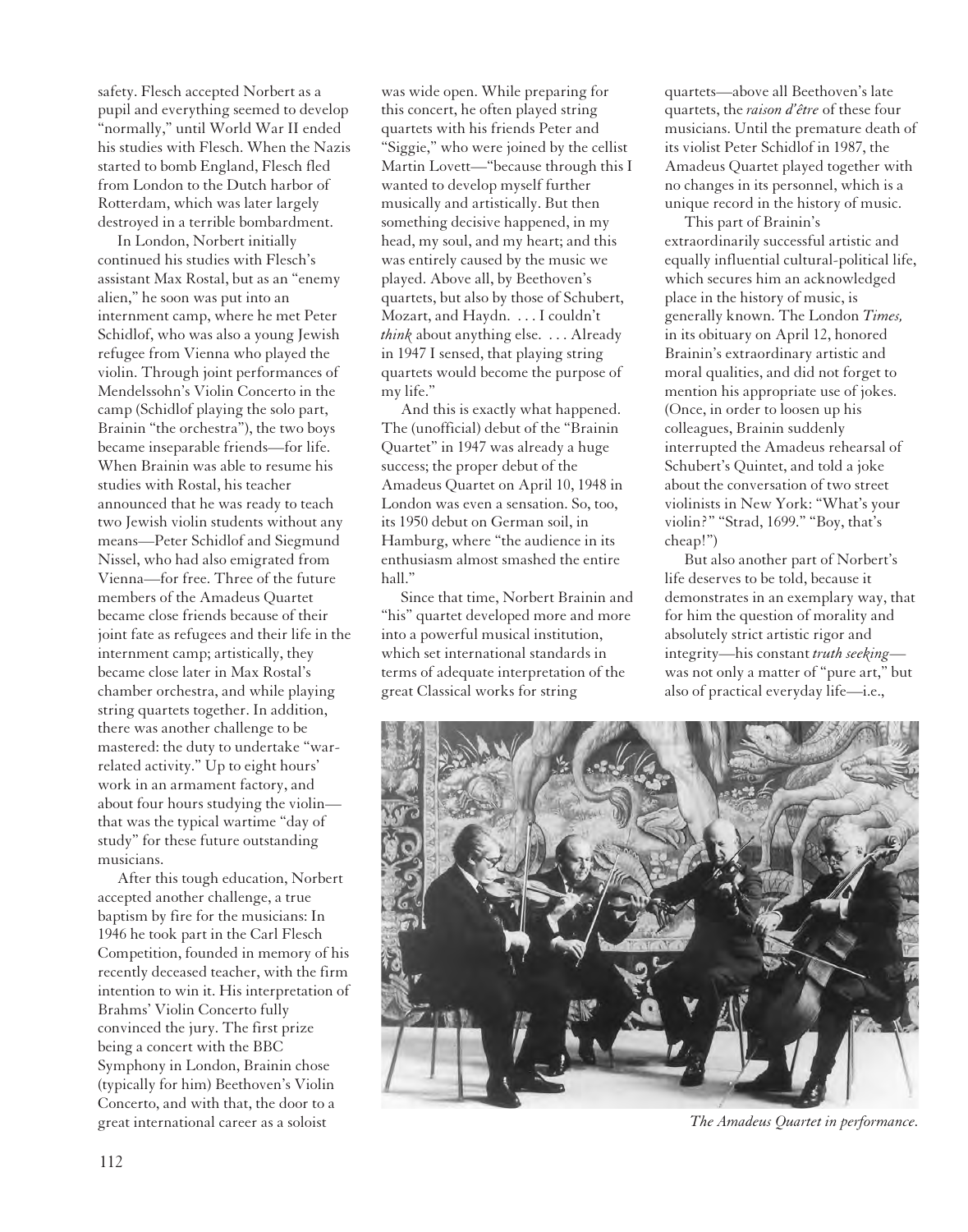politics. We are talking about his relationship with the American politician Lyndon LaRouche, with whom he developed a close friendship over the last twenty years.

### **Friendship with LaRouche**

The basis for this was laid, as usual in such matters, with the intensive exchange of great ideas. Before their first meeting in the Spring of 1986, Brainin had read some of LaRouche's writings on music, philosophy,

and—naturally—also politics. When they met in the vicinity of Wiesbaden, Germany, Schubert's String Quintet at the time one of LaRouche's "music projects"—was at the center of discussion. For more than two hours Norbert demonstrated (without a score), with gestures, singing, and at the piano, the connection of all five voices of this great work of art, which he knew by heart. After that, the discussion—over a good dinner continued with philosophical and political questions, but also with a lot of jokes and anecdotes. Out of that first discussion grew an extraordinarily fruitful intellectual cooperation, which went far beyond "musical projects" as such.

In December 1987, Brainin together with Cologne pianist Günter Ludwig gave their first "solidarity concert for LaRouche" in Boston's famous Jordan Hall, with sonatas from Mozart, Brahms, and Beethoven, when LaRouche was put on trial for purely political reasons. The concert was reviewed very favorably in the leading Boston newspaper—a testimony to Norbert's courageous engagement. The U.S. government some months later was forced to declare a mistrial, since the political fallout for then-U.S. Vice President Bush, Sr. threatened to become too damaging. Brainin again



*Norbert Brainin with Lyndon LaRouche after a 1987 concert.*

stood by his friend LaRouche, when the latter was put on trial a second time—in practically the same case—at the end of 1988 in Alexandria, Virginia, and was sentenced to 15 years in prison, after a "rocket docket trial," which had nothing to do with a fair trial according to normal legal standards.

Several times in the U.S. capital, but also in many European cities—among them Paris, Milan, Munich, Hamburg, and Wiesbaden—Brainin played solidarity concerts for LaRouche in the years that followed; he also visited his friend twice in prison in Rochester, Minnesota, where the two discussed, in a very noisy environment, questions of Classical composition—above all the principle of *motivic thoroughcomposition,* which was very close to Norbert's heart.

### **Fight for 'Scientific Tuning'**

Norbert was especially interested in cooperating with LaRouche in the field of the *science of music.* At the end of the 1980's, this meant above all the fight for the "low tuning" of C=256 Hz, the socalled "Verdi A" of 432 Hz, a proposal which the famous Italian soprano Renata Tebaldi had made in a discussion with LaRouche. After long conversations concerning the *scientific* relevance—and not only the obvious practical one—of a unified (lower)

tuning in opposition to today's absurdly high "Karajan tuning" of A well above 440 Hz, Brainin, who of course had grasped the meaning of this question for singers immediately, studied this problem intensely. Using the *Adagio* from Bach's Sonata for Violin solo in G-minor, he demonstrated for the first time in a private setting with LaRouche, his wife Helga Zepp LaRouche, and some friends, in August 1988 in his beautiful summer house in northern

Tuscany, the fact that a Classical composition (and also his Strad) sounded much better—i.e., "fuller" and more transparent at the same time—in the "low tuning." Spontaneously over lunch the decision was made, to repeat this experiment on stage, which occurred in December of that same year with extraordinary success in Munich, Germany.

Before that, though, Brainin "paid his tribute to science." In order to demonstrate the superiority of the "low tuning," in a parliamentary hearing in Rome, which became the basis for a parliamentary initiative to pass a law on the "Verdi A," Prof. Bruno Barosi, the director of the world-renowned International Institute of Violin Making, in Cremona, Italy, invited Brainin to his laboratory, recorded certain tones (and their octaves) both in the low and high tuning, did a spectral analysis, and finally evaluated the findings. At first, Barosi and his assistent were totally baffled at the absolute precision of Brainin's intonation: "I have had almost all of the world's top violinists in my lab, but something like this, I have never seen. Brainin is precise to the very Hertz, and that always. Again, and again. That is truly unique." The other findings were not so surprising, but equally clear: The lower tuning created a larger sum of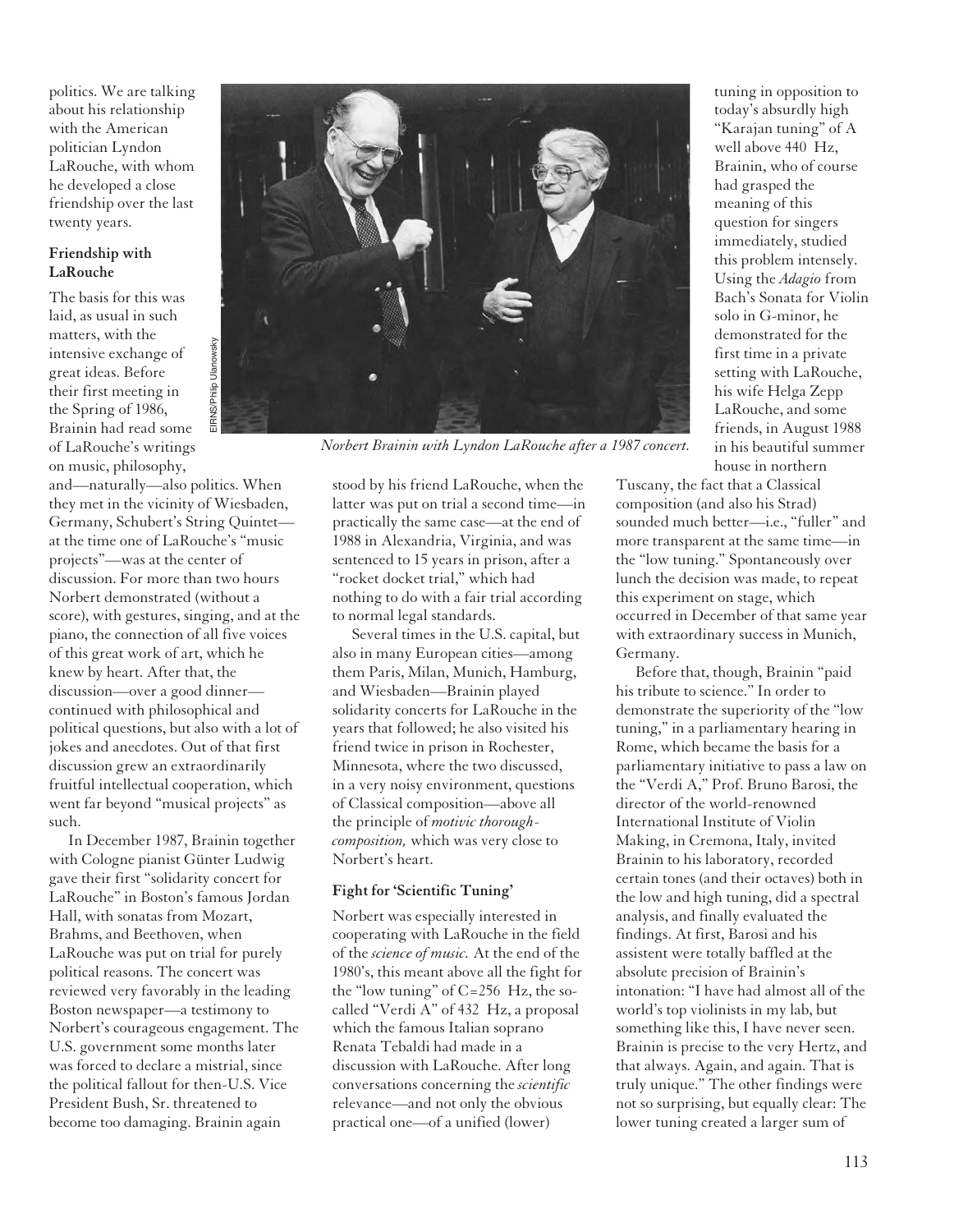overtones, which explains the fuller sound; it was also proven, that Brainin's Strad had its best resonance by far at exactly C=256 Hz, which is about A=432 Hz. This is clear proof that Antonio Stradivari understood the superiority of the "low tuning," and had built his instruments accordingly. Said Barosi laconically: "That I expected; in this lab we have tested all the Strads we could get hold of, and the result is always the same." Not only these tests, but also Brainin's ensuing demonstration (including Bach's *Adagio* as an "encore") were videotaped, and broadcast on Italian regional television that same evening; the video was

shown to parliamentarians in Rome some time later.

After that, Brainin demonstrated the

superiority of the "low tuning" in many concerts, in which he also had the courage to explicitly tell the name of the instigator of this international campaign, Lyndon LaRouche. In the meantime, the superiority of the low tuning had been acknowledged by many of his famous "instrumentalist colleagues," like his friend, the pianist András Schiff, for instance. The singers were definitely in favor of the "low tuning," with only a very few exceptions. After the "debut" in Munich with pianist Günter Ludwig, which is available on audio and video, Brainin demonstrated the advantages of the "low tuning" with other ensembles: with a piano trio, for example, and with a string quartet. In a truly memorable concert with the Orlando Quartet, which was also educated by members of the Amadeus, in Wiesbaden in 1992, Brainin even played viola in the performance of Mozart's C-minor String Quintet, K. 406. He shut the mouths of many intransigent journalists by telling them with a smile, "My Strad simply sounds much better this way."



*Brainin rehearses with Günter Ludwig, Washington, D.C., 1990.*

#### **Motivic Thorough-Composition**

At this time, Brainin was also engaged in studying an important principle of composition which he had been thinking about "already for many years," which for an artist who had studied, rehearsed, and performed all the great Classical string quartets again and again for over 40 years is not surprising at all: The principle of *Motivführung* (motivic thoroughcomposition), as Brainin called it, was developed by Joseph Haydn. In 1995, while giving a master class at Dolná Krupá, a castle near the Slovakian capital of Bratislava, where Beethoven is supposed to have stayed and composed, Brainin said that so far nobody had understood fully the extraordinary significance of this principle of composition—which Mozart had further developed in a decisive way, and which Beethoven then masterfully exploited to the fullest—whenever he had brought it up for discussion, "except LaRouche." His talks with LaRouche in the prison at

Rochester also dealt with this question, which in 1992 led to the essay "Mozart's 1782-86 Revolution in Music," one of many philosophical essays written by LaRouche under extremely difficult conditions during his 1989-94 imprisonment.

A result of this close cooperation were several demonstrations of this principle of composition, which Brainin explained at master classes with young string quartets. With the Munich-based Henschel Quartet, he produced a film for the Schiller Institute, in which he demonstrated this principle using works from Haydn and Mozart. At the master class at Dolná Krupá, he worked for almost a week with the Slovakian Moyzes Quartet, and the Hungarian Auer Quartet, and demonstrated with Beethoven quartets the significance of *Motivführung.* The intensity—but also ease—of Brainin's teaching is best shown by a caricature drawn by the young primarius of the Auer Quartet. This sketch was inspired especially by the very first lesson these young students got from Brainin, when he interrupted their playing with a "loud 'Noooo,' " telling them that playing string quartets is not entertainment, but "a bloody serious affair, science"; and he added: "At least a whole dimension is missing here." To grasp and adequately perform this scientific dimension of Classical music—i.e., to bring out the real *content* of the music "behind the notes" (Furtwängler), was Brainin's primary concern. In this respect, he made no compromises, and could not joke about it, no matter with how much Viennese charm he uttered his inspiring, or critical words.

This uncompromising seriousness in deeply rooted human affairs was, to a very large degree, the basis of the enormous artistic charisma of Norbert Brainin. He gave one of the most moving examples of this in early December 1989, shortly after the fall of the Berlin Wall, when he played a "Beethoven Matinee for German Unity" in Berlin, especially for the people in Eastern Germany, then the German Democratic Republic. The many letters which the Schiller Institute, the